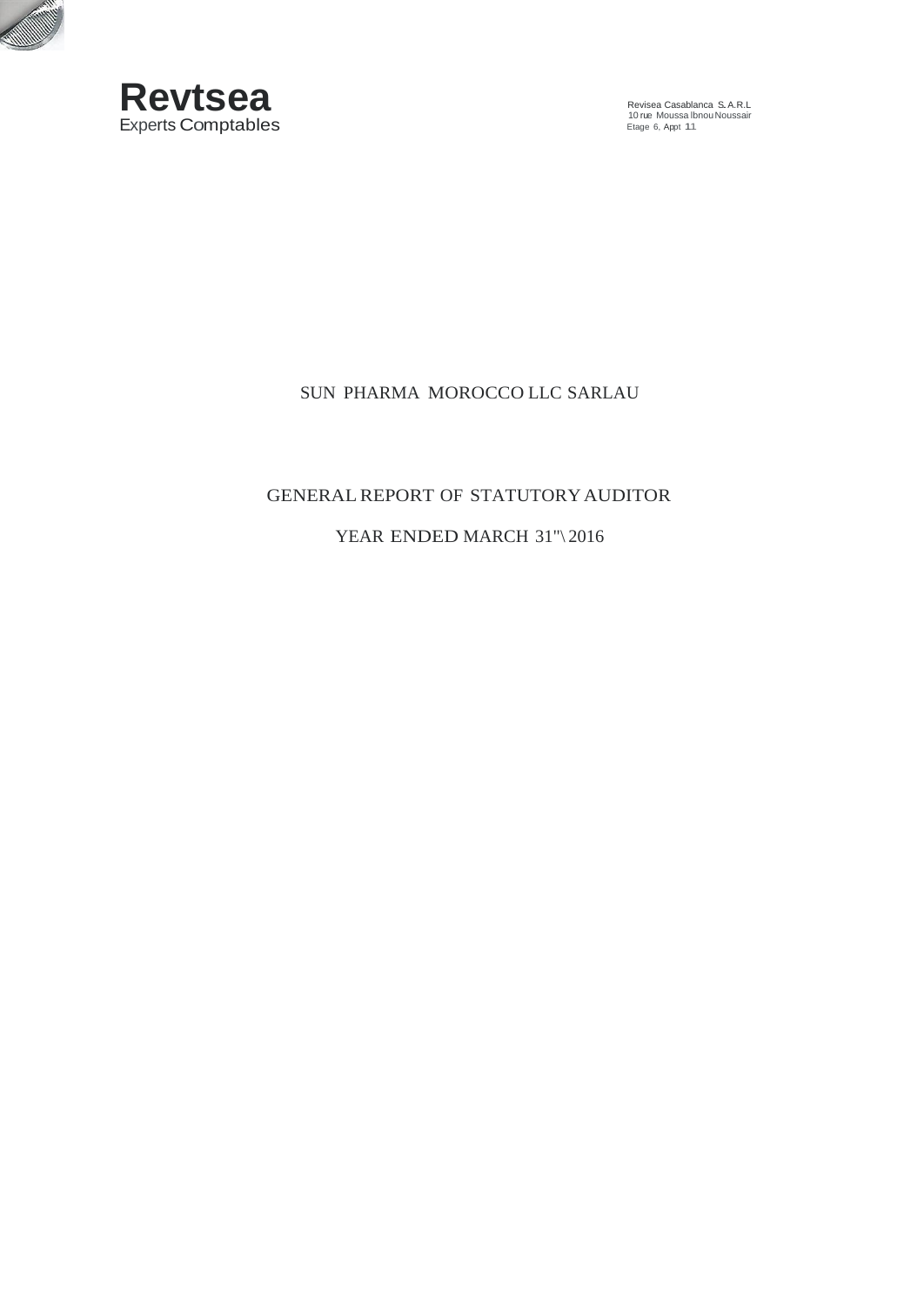

I F. : 40390970<br>R.C. : 236151 R.C. : 236151<br>CNSS .875315<br>Patente : 355463 R.C. : 236151<br>CNSS .8753156<br>Patente : 35546386 10 rue Moussa Ibnou Noussair

Gauthier,Casablanca,Maroc Tl6phone .+ <sup>212</sup> (0) <sup>522</sup> <sup>278635</sup> Tel6copieur : <sup>+</sup> <sup>212</sup> (0) <sup>522</sup> <sup>278</sup> <sup>631</sup>

(This is a free translation into English  $\hat{f}$  our audit report signed and issued in l'rench and is provided sole'J for the convenience If English speaking users. This report should be read in cotyitnction and construed sole(y in accordance with, Moroccan law and  $Moreover, a principal standards$ ).

To the Shareholder of SUN PHARMA MOROCCO LLC SARLAU Casablanca

#### GENERALREPORT OF STATUTORY AUDITOR

Year from Aprill•t, 2015 to March 31st, 2016

In accordance with our assignment as statutory auditor by your General Meeting of November 5th, 2015, we have audited the accompanying financial statements including the balance sheet, the profit and loss account, the statement of management intermediary incomes, the cash flow statement and the attached disclosures of SUN PHARMA MOROCCO LLC SARLAU for the year ended March 31•t, 2016, which show a negative net equity of MAD 21287 267, 14 including a net profit of MAD 3 784191, 93.

#### Management's Responsibility

Management is responsible for the preparation and fair presentation of these financial statements in accordance with the Moroccan accounting principles. This responsibility includes designing, .implementing and maintaining internal control relevant to the preparation and the presentation of financial statements that are free from material misstatement, and making accounting estimates that are reasonable in the circumsranees.

#### Auditors'Responsibility

Our responsibility is to a..'Press an opinion on these financial statements based on our audit. We conducted our audit in accordance with the Moroccan auditing standards. Those standards require that we comply with ethical requirements, plan and perform the audit to obtain reasonable assurance about whether the financial statements are free from material misstatement.

An audit involves performing procedures to obtain audit evidence about the amounts and disclosures in the financial statements. The procedures selected depend on the auditor's judgment, including the assessment of the risks of material misstatement of the financial statements. In making those riskassessments, the auditor considers internal control relevant to the entity's preparation and presentation of the financial statements in order to design audit procedures that are appropriate in the circumstances, but not for the purpose of expressing an opinion on the effectiveness of dk entity's internal control. An audit also includes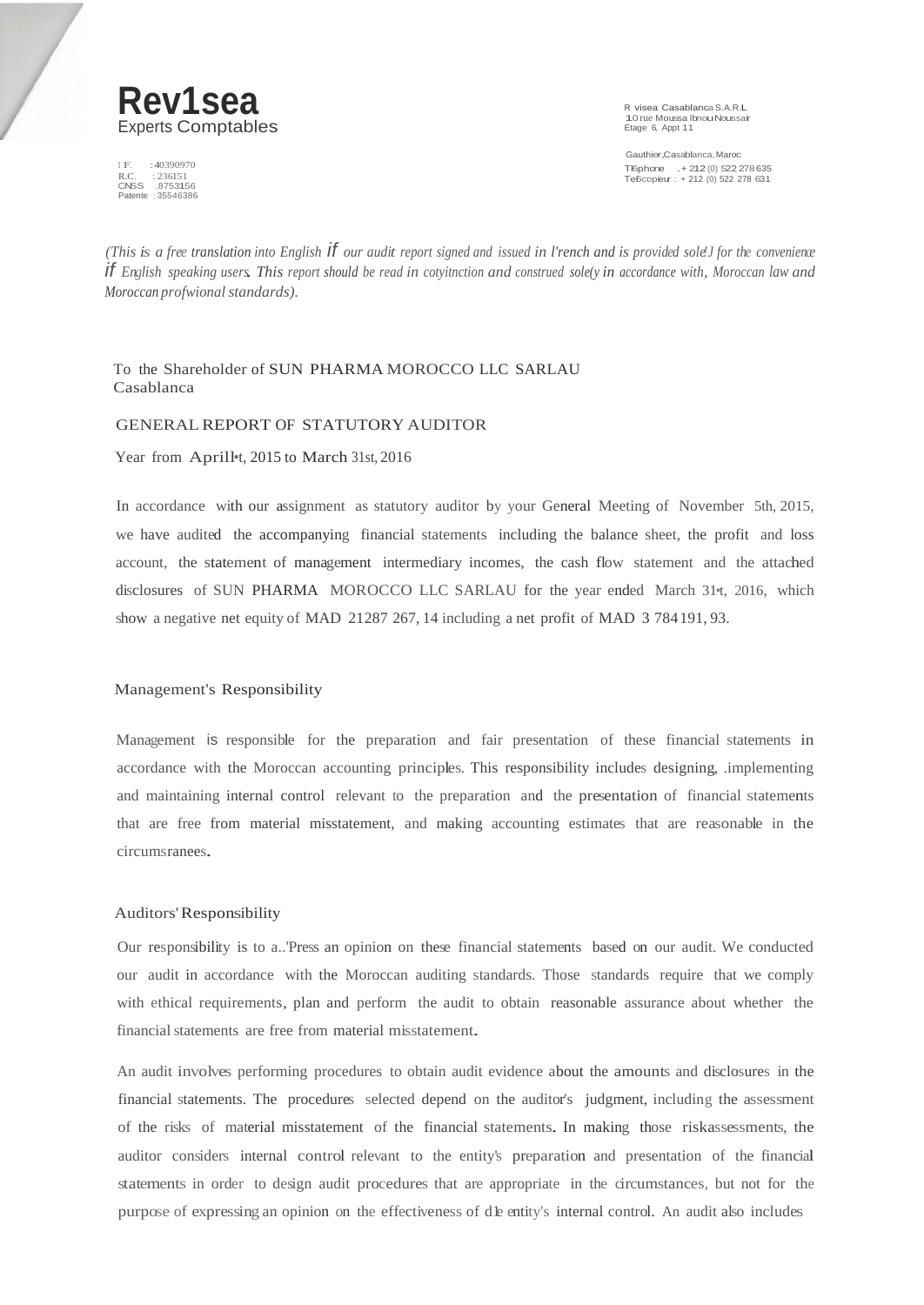

evaluating the appropriateness of accounting policies used and the reasonableness of accounting estimates made by management, as well as evaluating the overall financial statements presentation.

We believe that the audit evidence obtained is sufficient and appropriate to provide a basis for our audit opinion.

#### Opinion on the financial statements

We certify that the financial statements mentioned in the first paragraph above are regular and sincere and give, in all material aspects, a fair view of the result of the year's operations and the financial position and assets of the Company SUN PHARMA MOROCCO U..C SARLAU as of March 31st, 2016, in accordance with Moroccan accounting principles.

Without qualifying the above opinion, we bring to your attention the following situation :

- -We bring your attention to the fact that the net equity as of March, 31", 2016, is negative for an amount of 21287 thousands of Moroccan dirhams.
- -According to article 86 of the law 5-96 (Law on LLCs), the sole shareholder must decide whether the company should be liquidated. If the sole shareholder decides the company should not be liquidated, then he must create reserves through either earnings or an increase of capital, so that equity becomes at least equal to one fourth (25%) of share capital.

Casablanca,May 26th 2016

#### THE STATUTORY AUDITOR

Chakib Zaari

Revisea Casablanca SARL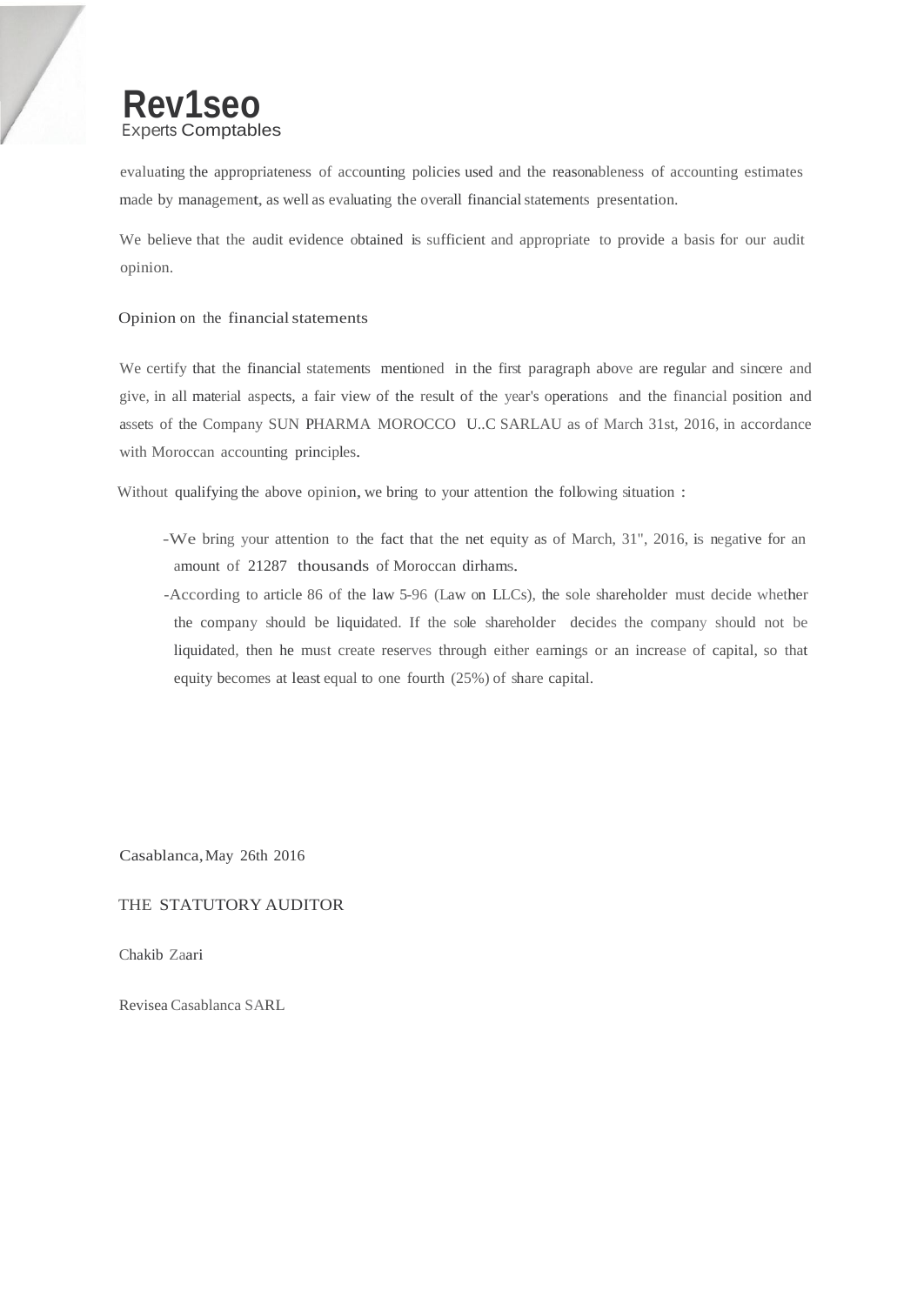### **MANAGEMENT REPORT**

-Fiscal Year 2015-16

Sir,

The present Management Report has been established in conformity with the provisions of the law 5-96 relating in particular to limited liability companies and to the bylaws of the company in order to present you the activities of the company during the fiscal year ended on March 31st 2016, results of these activities and its economic outlook in view to submit to your approval the balance sheet and the annual accounts.

### **1- ANALYSIS AND COMMlliNTS REGARDING THE ACTIVITIES**

During the year, the company strengthened its market presence in Morocco pharmaceutical market led by strong growth in business of its existing products. The company is now ranked among top 25 companies in the private pharmaceutical market of Morocco. Further the company launched eight new brands, **Alyvir** ( Valaciclovir), **Ranclast** (Zoledronic Acid), **Raciper (Esomeprazole), Ranciphex (Rabeprazole), Staxom (Moxifloxacin),**  (Irbesartatan), **Ropinem** (Mepropenem) during the year.

We ask you to approve the annual accounts of fiscal year ended on March 31st 2015 as they are presented to you which show a accumulated loss of 37,306,759.07 MAD.

# **2- EXAMINATION OF ANNUAL ACCOUNTS AND RESULTS**

Hereinafter we present to you in details the summary of financial statements of the fiscal year ended on March 31st 2016 which we submit for your acceptance.

Presentation rules and accounting methods of evaluation for the establishment of these documents are in compliance with the legislation in force.

In the course of fiscal year 2015-16

The company has realized a turnover of MAD 108 094 982,72;

Total operating incomes are of MAD 138 584 853,76;

Total operating and administrative charges are of MAD 136 469 494,30;

Net operating income of MAD 2 115 359,46;

Fiscal year ended on March 31st 2016 shows a net profit after tax of MAD 3 784 191,93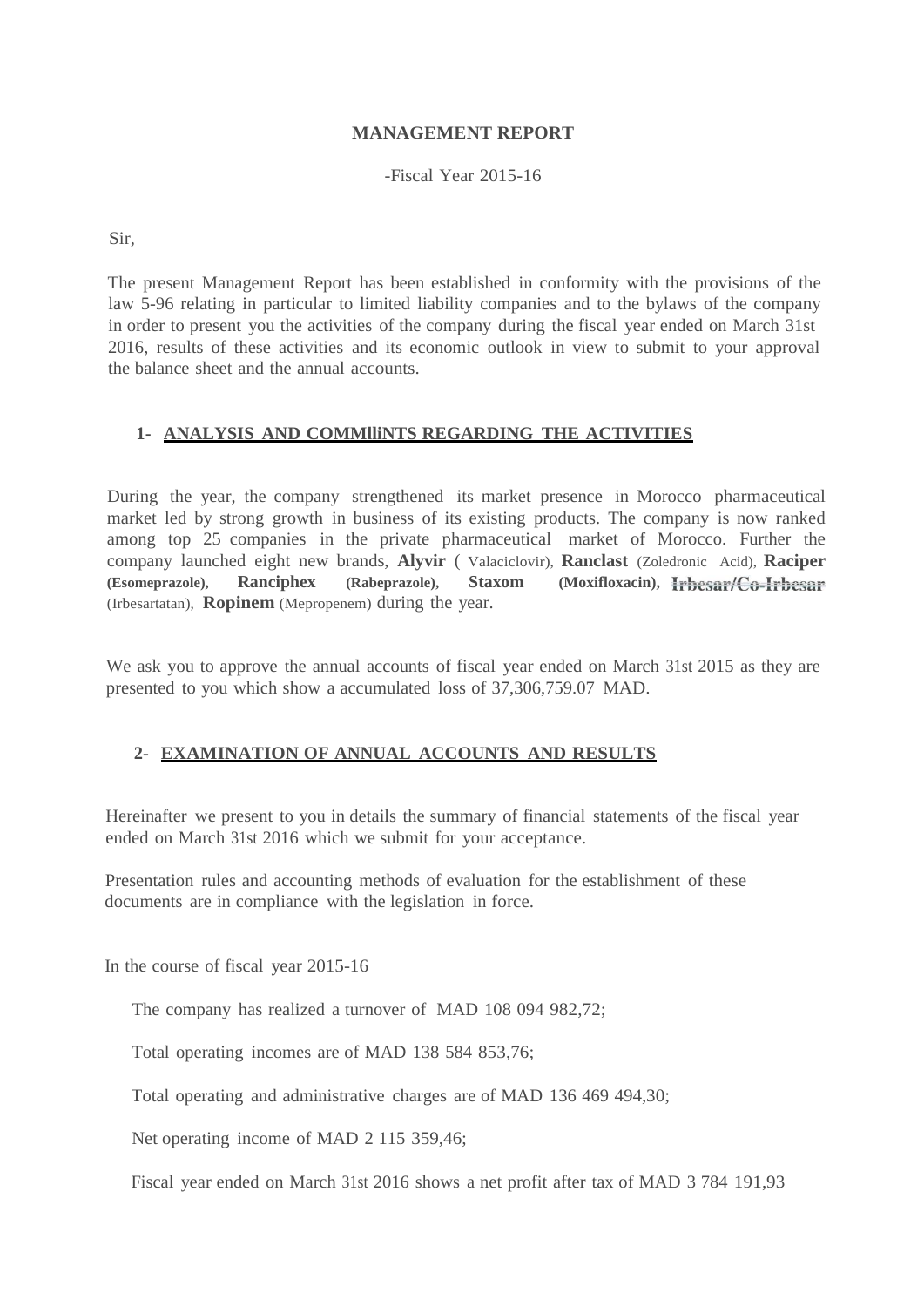# 3- REGULATED AGREEMENTS REGARDS TO THE ARTICLE 64 OF THE LAW 5-96

During the fiscal year, the company did not conclude any regulated agreement with the mother company.

### 4- PROPOSAL OF RESULTS ALLOCATION

We propose to decide to carry forward the profit of fiscal year ended on March 31st 2015 for an amount of MAD 3 784 191,93.

Moreover, we suggest you to decide the continuation of the company despite the existence of the accumulated losses that make the net equity of the company less than on quarter of the registered share capital.

# 5- ECONOMIC OUTLOOK

In 2016/17, the company will get more Market Authorizations which are under approval process at the ministry of Health, to increase its sales and profitability. This will allow Ranbaxy Morocco LLC to strengthen its presence in Morocco.

\*\*\*

We are staying at your disposal for any clarification requests and for any further information.

At last, we hope that you shall agree with previous elements and that you shall vote positively the following resolutions which are now presented to you.

Casablanca, 25 May 2016

A Manager

### **Atul CHHABRA**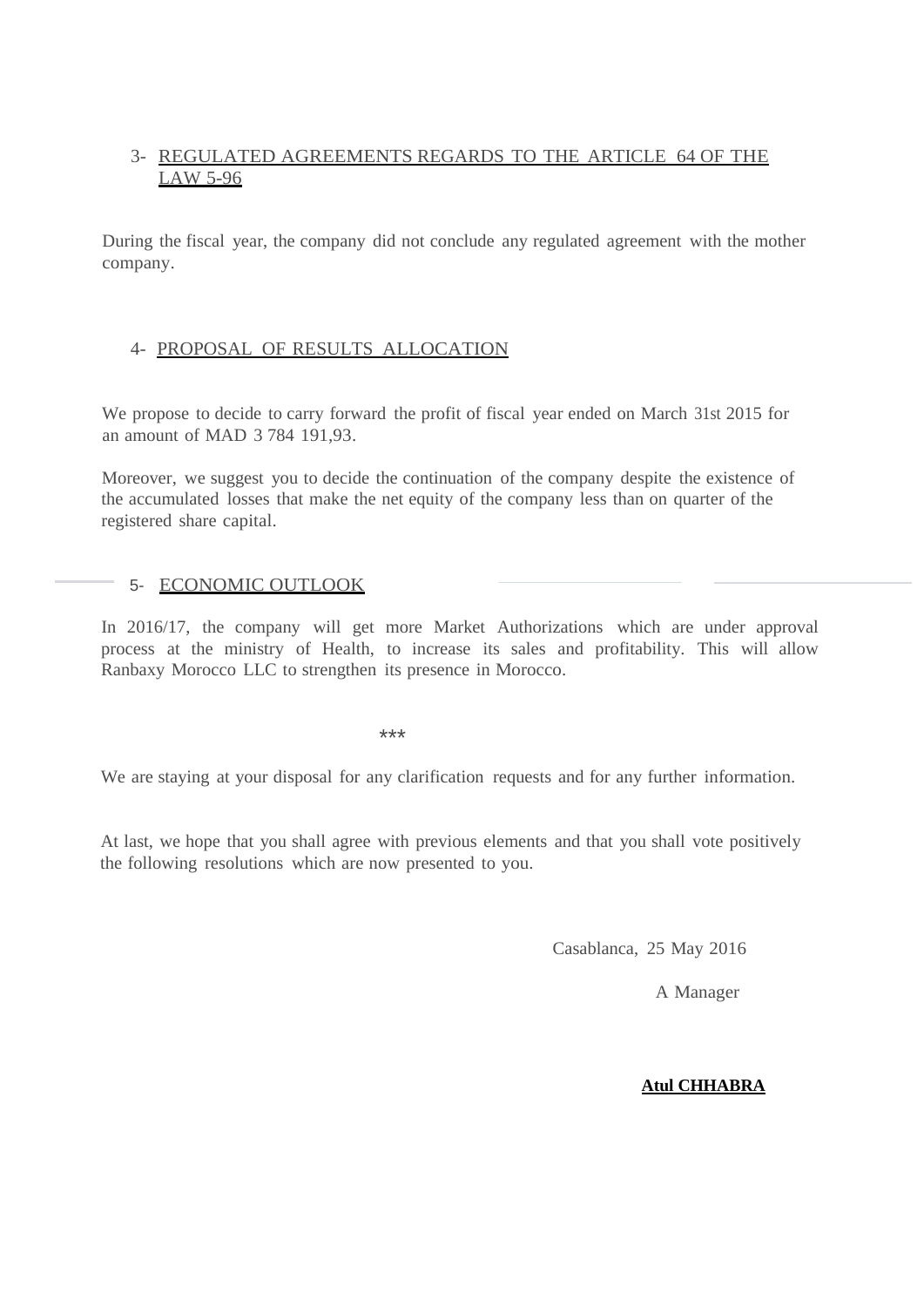Period ended March 31 2016

**Balance Sheet (Assets)** 

|                        |                                                                               | Current Year        |                  |                         | Prior Year            |
|------------------------|-------------------------------------------------------------------------------|---------------------|------------------|-------------------------|-----------------------|
|                        | Assets                                                                        | <b>Gross Amount</b> | Amortissements & | Net Amount              | Net Amount            |
|                        |                                                                               |                     | depreciation     |                         |                       |
|                        | <b>A - CAPITALIZED EXPENSES</b>                                               | 163 353,00          | 110 811,81       | 52 541,19               | 78 811,79             |
|                        | Preliminary expenses                                                          | 163 353,00          | 110 811,81       | 52 541,19               | 78 811,79             |
|                        | Deferred expenses on several years                                            |                     |                  |                         |                       |
|                        | Premium of debentures refund                                                  |                     |                  |                         |                       |
|                        | <b>B - INTANGIBLE FIXED ASSETS</b>                                            | 32 791.00           | 6 473,68         | 26 317,32               | 14 690,30             |
|                        | Research and development                                                      |                     |                  |                         |                       |
|                        | Patents, Trademarks, and similar rights                                       | 32 791,00           | 6473,68          | 26 317,32               | 14 690,30             |
| F                      | Goodwill                                                                      |                     |                  |                         |                       |
| Ť                      | Other Intangible Assets<br><b>C - TANGIBLE FIXED ASSETS(</b>                  | 1 193 542,15        | 446 904,19       | 746 637,96              | 830 054,16            |
| $\pmb{\times}$         | Land                                                                          |                     |                  |                         |                       |
| е                      | Buildings                                                                     |                     |                  |                         |                       |
| d                      | Industrial fixtures and equipement                                            | 79 806.05           | 32 484.86        | 47 321,19               | 57 646.78             |
|                        | Transportation equipement                                                     |                     |                  |                         |                       |
| Α                      | Office equipment and furniture                                                | 1 113 736,10        | 414 419,33       | 699 316.77              | 772 407,38            |
| $\mathbf s$            | Other tangible fixed assets                                                   |                     |                  |                         |                       |
| $\mathbf s$            | Tangible fixed assets in progress                                             |                     |                  |                         |                       |
| e                      | <b>D - LONG TERM INVESTMENTS</b>                                              | 608 347,26          |                  | 608 347,26              | 799 774,56            |
| $\mathbf t$<br>s       | Long term loans                                                               |                     |                  |                         |                       |
|                        | Other financial assets                                                        | 608 347,26          |                  | 608 347,26              | 799 774.56            |
|                        | Investments                                                                   |                     |                  |                         |                       |
|                        | Other investments                                                             |                     |                  |                         |                       |
|                        | E - UNREALISED EXCHANGE RATE LOSSES (Non Curent)                              |                     |                  |                         |                       |
|                        | Unrealised exchange rate losses (from long term assets)                       |                     |                  |                         |                       |
|                        | Unrealised exchange rate losses (from long term liabilities)                  |                     |                  |                         | 1723 330.81           |
|                        | TOTAL I (A+B+C+D+E)                                                           | 1998 033,41         | 564 189,68       | 1 433 843,73            |                       |
|                        | <b>F-INVENTORIES</b>                                                          | 27 297 526.68       | 1 305 538,36     | 25 991 988,32           | 19 989 300,15         |
|                        | Merchandises                                                                  | 17 755 144,62       | 1 305 538,36     | 16 449 606,26           | 201 693,32            |
| A                      | Raw materials and furnitures                                                  | 7 532 620,60        |                  | 7 532 620,60            | 7479458,81            |
| с                      | Work in progress                                                              | 474 230,92          |                  | 474 230,92              |                       |
| т                      | Intermediate and residual products                                            |                     |                  |                         |                       |
| 壕                      | Finished products                                                             | 1 535 530 54        |                  | 1 535 530 54            | 12 308 148 02         |
| F                      | <b>G -CURRENT ASSETS</b>                                                      | 77 667 912,78       |                  | 77 667 912,78           | 33 754 064,99         |
|                        | Advances payments to suppliers and other debtors                              | 1 168 496,58        |                  | 1 168 496,58            | 1727389,02            |
| с                      | Trade accounts receivable                                                     | 69 870 357,14       |                  | 69 870 357,14           | 27 262 322,16         |
| $\mathbf{I}$           | Personnel                                                                     | 680 765,29          |                  | 680 765,29              | 510 359,23            |
| R                      | Taxes                                                                         | 5 606 386,22        |                  | 5 606 386,22            | 4 209 545,66          |
| c                      | Shareholders Current accounts                                                 |                     |                  |                         |                       |
| U                      | Others debtors                                                                | 288 786,43          |                  | 288 786,43<br>53 121,12 | 36 800,00<br>7 648,92 |
| L                      | Deferral accounts                                                             | 53 121,12           |                  |                         |                       |
| A                      | <b>H- MARKETABLE SECURITIES</b><br><b>I - UNREALISED EXCHANGE RATE LOSSES</b> | 5 644 304.91        |                  | 5 644 304,91            | 11 445 463,22         |
| N<br>т                 |                                                                               |                     |                  |                         |                       |
|                        | TOTAL II (F+G+H+I)                                                            | 110 609 744,37      | 1 305 538.36     | 109 304 206,01          | 65 188 828,36         |
|                        |                                                                               |                     |                  |                         |                       |
| $\mathsf T$            | <b>CASH AND CASH EQUIVALENTS (Assets)</b>                                     | 1 629 237,13        |                  | 1 629 237,13            | 10 371 955,11         |
| $\sf R$<br>E           | Checks and other instruments to be cashed                                     |                     |                  |                         |                       |
| $\mathbf s$<br>$\circ$ | Cash on Bank                                                                  | 1 593 273,52        |                  | 1 593 273,52            | 10 350 960,50         |
| $\mathsf{R}$<br>Е      |                                                                               |                     |                  | 35 963,61               | 20 994,61             |
| R                      | Cash on hand                                                                  | 35 963,61           |                  | 1 629 237,13            | 10 371 955,11         |
| Ε                      | <b>TOTAL III</b>                                                              | 1 629 237,13        |                  |                         |                       |
|                        | <b>TOTAL ASSETS I+II+III</b>                                                  | 114 237 014,91      | 1869728,04       | 112 367 286,87          | 77 284 114,28         |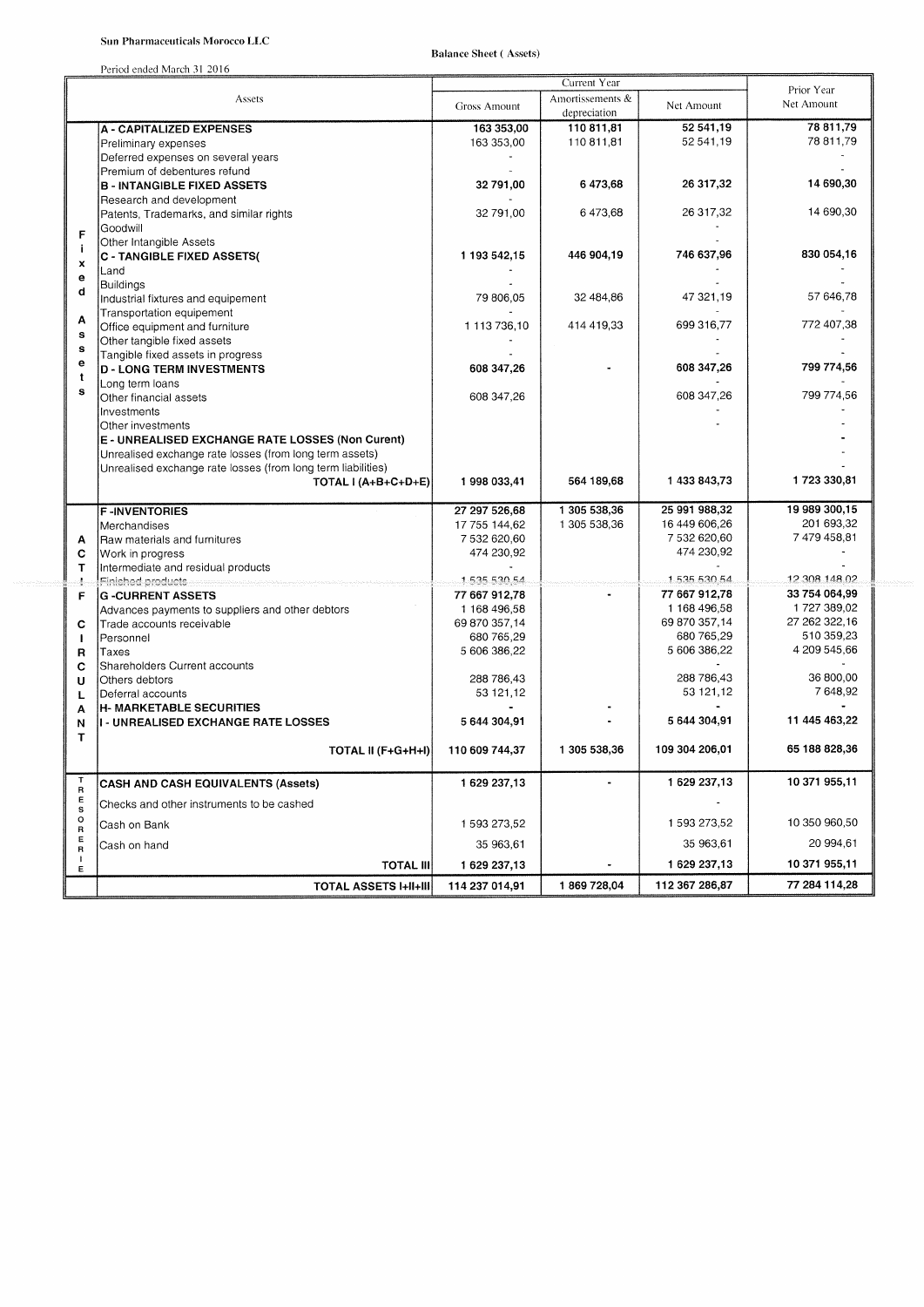### **Sun Pharmaceuticals Morocco LLC**

#### **BALANCE SHEET LIABILITIES**

Period ended March 31 2016

|                            | <b>LIABILITIES</b>                                                  | <b>Current Year</b> | <b>Prior Year</b> |
|----------------------------|---------------------------------------------------------------------|---------------------|-------------------|
|                            | A - Shareholder's equity                                            | 21 287 267,14       | 25 071 459,07     |
|                            | Common stock                                                        | 12 235 300,00       | 12 235 300,00     |
|                            | (Minus) Common stock subscribed but not called-up called-up capital |                     |                   |
|                            | capital appelé                                                      |                     |                   |
| c                          | Paid-in capital: 12 235 300                                         |                     |                   |
| A                          | Issuance, merger and contribution premium                           |                     |                   |
| P                          | Revaluation reserve                                                 |                     |                   |
| $\mathbf{I}$               | Legal reserve                                                       |                     |                   |
| T                          | Others reserves                                                     |                     |                   |
| A                          | Profit/ loss account brought forward                                | 37 306 759,07       | 12 704 839,92     |
| Г                          | Not yet allocated income/loss                                       |                     |                   |
|                            | Net income / loss of the year                                       | 3784 191,93         | 24 601 919,15     |
| 8.                         | <b>B - RELATED EQUITY</b>                                           |                     |                   |
| R                          | Investment Subsidy                                                  |                     |                   |
| E                          | Regulatory provisions                                               |                     |                   |
| S                          | <b>C - FINANCIAL LIABILITIES</b>                                    |                     |                   |
| E                          | Debenture Loans                                                     |                     |                   |
| $\mathbf R$                | Other financial liabilities                                         |                     |                   |
| v                          | <b>D - PROVISION FOR CONTINGENCIES AND LOSSES</b>                   |                     |                   |
| Е                          | Provision for contingencies                                         |                     |                   |
| S                          | Provision for losses                                                |                     |                   |
|                            | E-UNREALISED EXCHANGE RATE GAINS (Non Current)                      |                     |                   |
|                            | Unrealised exchange rate gains from long term assets                |                     |                   |
|                            | Unrealised exchange rate gains from long term liabilities           |                     |                   |
|                            | TOTAL $(A+B+C+D+E)$ -                                               | 21 287 267,14       | 25 071 459,07     |
|                            | <b>F-CURRENT LIABILITIES</b>                                        | 126 822 947,26      | 89 100 400.77     |
|                            | Trade accounts payable                                              | 71 363 739 11       | 39 174 070,40     |
| L<br>$\mathbf{I}$          | Clients in credit, Advance payments received                        |                     |                   |
| A                          | Personnel                                                           | 2 495 399,84        | 973 624,62        |
| B                          | Social security liabilities                                         | 1 294 237,34        | 599 736,76        |
| T<br>L                     | Taxes                                                               | 5 331 788,26        | 1 822 065,29      |
| $\mathbf{I}$               | Shareholders current accounts                                       | 46 337 782,71       | 46 528 106,70     |
| $\mathsf{T}$               | Others debts                                                        |                     | 2 797,00          |
| $\mathbf{I}$<br>Е          | lDeferral accounts                                                  |                     |                   |
| s                          | G - OTHER PROVISION FOR CONTINGENCIES AND LOSSES                    | 5826444.91          | 11 445 463,22     |
|                            | H - UNREALISED EXCHANGE RATE GAINS (Current)                        | 1 005 161,84        | 1809 709,36       |
|                            | TOTAL II (F+G+H)                                                    | 133 654 554,01      | 102 355 573,35    |
| $\mathbf{a}$               | <b>CASH LIABILITIES</b>                                             |                     |                   |
| $\mathsf E$<br>$\mathbb S$ | Discounts credit                                                    |                     |                   |
| $\circ$                    | Short term credit facility                                          |                     |                   |
| Ε                          | <b>Bank Overdrafts</b>                                              |                     |                   |
|                            | <b>TOTAL III</b>                                                    |                     |                   |
|                            | <b>TOTAL GENERAL I+II+III</b>                                       | 112 367 286,87      | 77 284 114,28     |
|                            |                                                                     |                     |                   |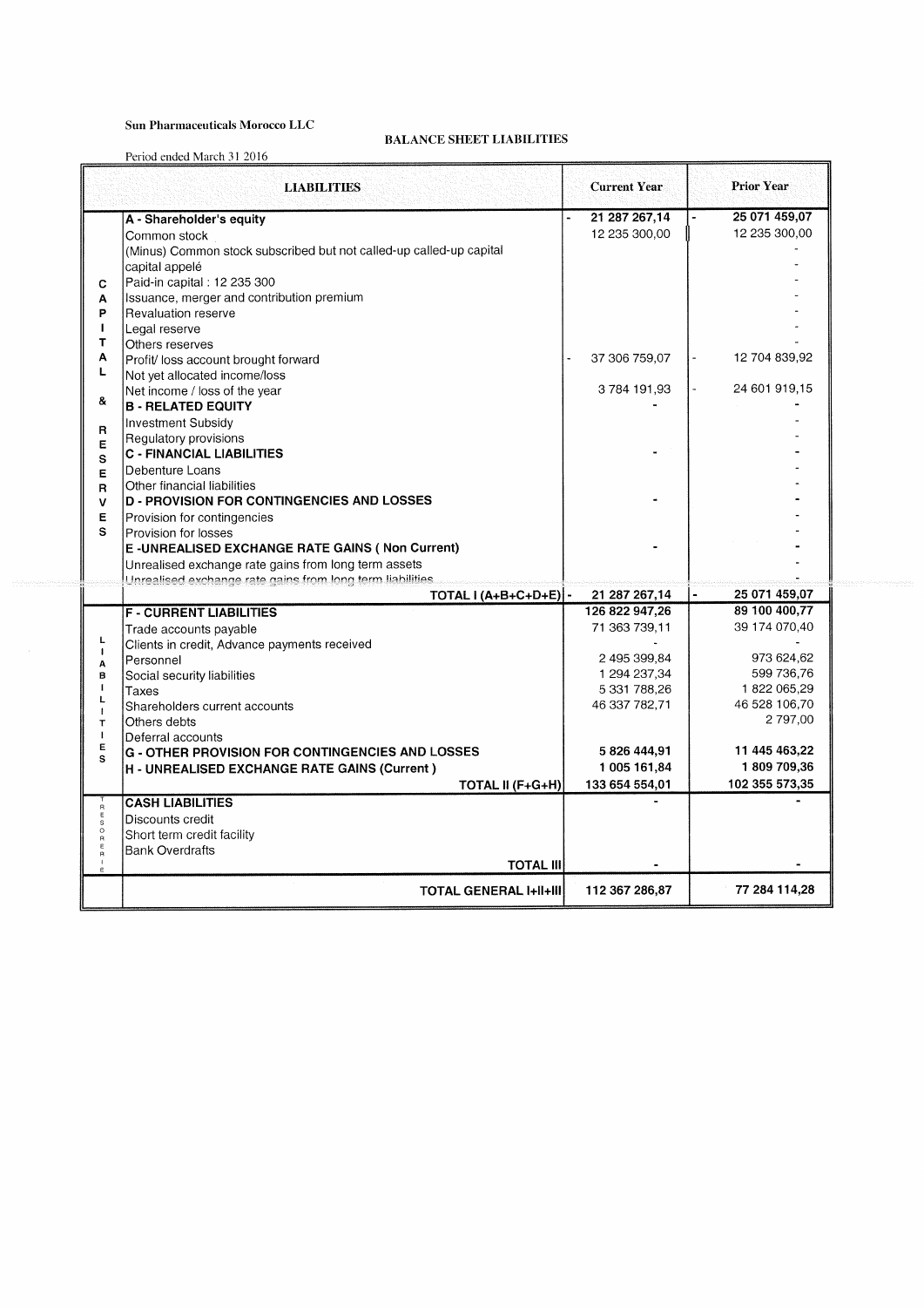#### Sun Pharmaceuticals Morocco LLC

**Income Statement** 

|                           | Period ended March 31 2016                             | <b>OPERATIONS</b>             |                                      |                                 |                                 |  |
|---------------------------|--------------------------------------------------------|-------------------------------|--------------------------------------|---------------------------------|---------------------------------|--|
|                           | <b>ITEM</b>                                            | Related to the period 1       | Related to the prior<br>periods<br>2 | Net amount<br>3                 | Prior Year<br><b>Net Amount</b> |  |
|                           | <b>1 - OPERATING REVENUE</b>                           |                               |                                      |                                 |                                 |  |
|                           | Sales of merchandise                                   | 108 094 982,72                |                                      | 108 094 982,72                  | 50 325 572,04                   |  |
|                           | Sales of goods and services                            |                               |                                      |                                 |                                 |  |
|                           | Finished Goods inventory change (+/-) (1)              | 893 062,10                    |                                      | 893 062,10                      | 9 105 468,45                    |  |
|                           | Self constructed capital asset                         |                               |                                      |                                 |                                 |  |
| $\circ$                   | Opertaing Subsidy                                      |                               |                                      |                                 |                                 |  |
| P                         | Others operating income                                |                               |                                      |                                 |                                 |  |
| Е                         | Reversal of operating provisions-charges transfer      | 29 596 808,94                 | $\blacksquare$                       | 29 596 808.94<br>138 584 853.76 | 10 193 714.88<br>69 624 755,37  |  |
| R                         | TOTAL (1)                                              | 138 584 853,76                |                                      |                                 |                                 |  |
| A                         | 2 - OPERATING EXPENSES                                 |                               |                                      | 55 725 246,33                   | 47 761 682,14                   |  |
| $\mathsf{T}$              | Purchase of goods for resale (2)                       | 55 725 246,33<br>9 276 710,12 |                                      | 9 276 710,12                    | 3 947 114,93                    |  |
| п                         | Purchase of materials and supplies (2)                 | 51 825 097,28                 | 180 207,32                           | 52 005 304,60                   | 15 165 580,54                   |  |
| N                         | Other external expenses<br>Taxes                       | 732 260,02                    |                                      | 732 260,02                      | 1 635 715,65                    |  |
| G                         | Personnel expenses                                     | 18 418 370,65                 |                                      | 18 418 370,65                   | 10 222 980,03                   |  |
|                           | Other operating expenses                               |                               |                                      |                                 |                                 |  |
|                           | Operating allowances (for depreciation and risks)      | 491 809,90                    |                                      | 491 809,90                      | 994 089,42                      |  |
|                           | TOTAL (2)                                              | 136 469 494,30                | 180 207,32                           | 136 649 701,62                  | 79 727 162,71                   |  |
|                           | 3 - OPERATING INCOME / LOSS (1-2)                      | 2 115 359,46                  | 180 207,32                           | 1935 152,14                     | 10 102 407,34                   |  |
|                           | <b>4 - FINANCIAL REVENUES</b>                          |                               |                                      |                                 |                                 |  |
|                           | Revenue from investment and others                     |                               |                                      |                                 |                                 |  |
| F                         | Exchange gains                                         | 144 038,28                    |                                      | 144 038,28                      | 85 177,21                       |  |
| $\mathbf{I}$              | Interests and other financial revenue                  | 53 121,12                     |                                      | 53 121,12                       |                                 |  |
| N                         | Reversal of financial provisions - charges transfer    | 11 445 463,22                 |                                      | 11 445 463,22                   | 48 301,00<br>133 478.21         |  |
| A                         | TOTAL (4)                                              | 11 642 622,62                 | $\sim$                               | 11 642 622,62                   |                                 |  |
| N                         | 5 - FINANCIAL EXPENSES                                 |                               |                                      |                                 | 928 477.52                      |  |
| C                         | Interests expenses                                     | 1 275 382,33                  |                                      | 1 275 382,33<br>2 155 386,80    | 2 029 638,21                    |  |
| $\mathbf{I}$              | Exchange losses                                        | 2 155 386,80                  |                                      |                                 |                                 |  |
| A                         | Other fianancial expenses<br>Financial allowances      | 5 644 304 91                  |                                      | 5 644 304,91                    | 11 445 463,22                   |  |
| L                         | TOTAL (5)                                              | 9075074,04                    |                                      | 9 075 074,04                    | 14 403 578,95                   |  |
|                           | 6 - FINANCIAL INCOME (4-5)                             | 2 567 548.58                  |                                      | 2 567 548,58                    | 14 270 100,74                   |  |
|                           | 7 - ORDINARY INCOME (3+6)                              | 4 682 908,04                  | 180 207,32                           | 4 502 700,72                    | 24 372 508,08                   |  |
|                           | 8 - EXCEPTIONAL REVENUE                                |                               |                                      |                                 |                                 |  |
| Е                         | Revenue from assets disposal                           |                               |                                      |                                 | 9 2 65,44                       |  |
| $\boldsymbol{\mathsf{x}}$ | <b>Balancing Subsidy</b>                               |                               |                                      |                                 |                                 |  |
| C                         | Reversal of Investment Subsidy                         |                               |                                      |                                 |                                 |  |
| Е                         | Other extraordinary revenue                            | 19 868,23                     |                                      | 19 868,23                       | 33 757,57                       |  |
| P                         | Reversal of extraordinary provisions- charges transfer | 19 868,23                     | $\blacksquare$                       | 19868,23                        | 43 023,01                       |  |
| T<br>I                    | TOTAL (8)                                              |                               |                                      |                                 |                                 |  |
| $\circ$                   | 9 - EXCEPTIONAL EXPENSES<br>Net value of sold assets   |                               |                                      |                                 | 6 369,98                        |  |
| Ν                         | <b>Granted Subsidies</b>                               |                               |                                      |                                 |                                 |  |
| A                         | Others extraordinary expenses                          | 197 329.02                    |                                      | 197 329,02                      | 13 841,10                       |  |
| L                         | Extraordinary allowances                               |                               |                                      |                                 |                                 |  |
|                           | TOTAL (9)                                              | 197 329,02                    |                                      | 197 329,02                      | 20 211,08                       |  |
|                           | A - EXCEPTIONAL INCOME / LOSS (8-9)                    |                               |                                      | 177 460.79                      | 22 811,93                       |  |
|                           | B - INCOME / LOSS BEFORE TAXES((7+A)                   |                               |                                      | 4 325 239,93                    | 24 349 696,15                   |  |
|                           | C - INCOME TAX                                         |                               |                                      | 541 048,00                      | 252 223,00                      |  |
|                           | D - NET INCOME / LOSS (B - C)                          |                               |                                      | 3784 191,93                     | 24 601 919,15                   |  |
|                           | TOTAL OF REVENUES<br>$(1+4+8)$                         |                               |                                      | 150 247 344,61                  | 69 801 256,59                   |  |
|                           | TOTAL OF EXPENSES<br>$(2+5+9+12)$                      |                               |                                      | 146 463 152,68                  | 94 403 175,74                   |  |
|                           | <b>NET INCOME</b>                                      |                               |                                      | 3784 191,93                     | 24 601 919,15                   |  |
|                           |                                                        |                               |                                      |                                 |                                 |  |

Contrôle

 $\sim$  Ok